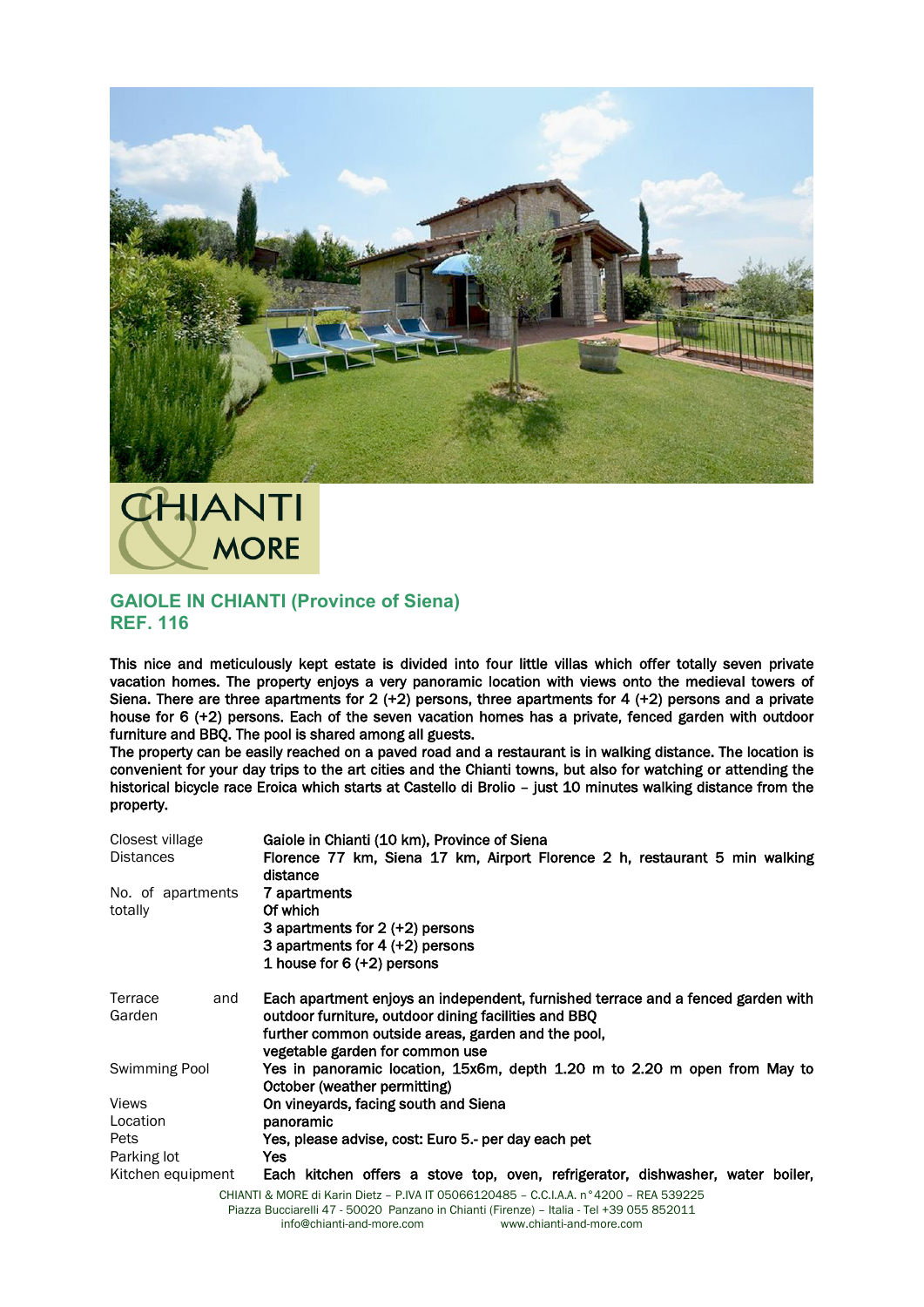| Washing machine<br>TV<br>Internet<br>Safe<br>Air Conditioning<br>Alarm system | Espresso and American style coffee machines<br>Yes, in the common laundry room<br>Cable TV in each apartment<br>Wifi in all apartments<br>No.<br>Yes, also screens<br>yes                                                                                                                                                                                                                                              |
|-------------------------------------------------------------------------------|------------------------------------------------------------------------------------------------------------------------------------------------------------------------------------------------------------------------------------------------------------------------------------------------------------------------------------------------------------------------------------------------------------------------|
| Weekly rates                                                                  | 1 bedroom apartment (there are three one-bedroom apartments)<br>1 January 2022 to 7 January 2022 Euro 735 -<br>8 January 2022 to 27 May 2022 Euro 630 .-<br>28 May 2022 to 24 June 2022 Euro 735.-<br>25 June 2022 26 August 2022 Euro 930 .-<br>27 August 2022 to 23 September 2022 Euro 735.-<br>24 September 2022 to 16 December 2022 Euro 630.-<br>17 December 2022 to 31 December 2022 Euro 735.-                 |
|                                                                               | 2 bedroom apartment (there are three two-bedroom apartments)<br>1 January 2022 to 7 January 2022 Euro 1085 .-<br>8 January 2022 to 27 May 2022 Euro 900 .-<br>28 May 2022 to 24 June 2022 Euro 1085 .-<br>25 June 2022 26 August 2022 Euro 1435 .-<br>27 August 2022 to 23 September 2022 Euro 1085.-<br>24 September 2022 to 16 December 2022 Euro 900.-<br>17 December 2022 to 31 December 2022 Euro 1085.-          |
|                                                                               | Separate House with three bedrooms<br>1 January 2022 to 7 January 2022 Euro 1445.-<br>8 January 2022 to 27 May 2022 Euro 1200 -<br>28 May 2022 to 24 June 2022 Euro 1445 .-<br>25 June 2022 26 August 2022 Euro 1965 .-<br>27 August 2022 to 23 September 2022 Euro 1445.-<br>24 September 2022 to 16 December 2022 Euro 1200.-<br>17 December 2022 to 31 December 2022 Euro 1445.-                                    |
| Inclusive                                                                     | electricity, water, weekly change of linen and towels, fire wood, wifi Internet, use of<br>swimming pool, final cleaning, baby bed and high chair, pool towels                                                                                                                                                                                                                                                         |
| Exclusive, payable<br>on the spot                                             | additional cleaning service upon request<br>tourist tax Euro 2.- per night each person over 14 years for max 7 nights<br>Euro 5.- each day for a pet<br>Consumption of gas for heating and electricity for air conditioning                                                                                                                                                                                            |
| Breakage deposit                                                              | Euro 200 .- / each apartment                                                                                                                                                                                                                                                                                                                                                                                           |
| 1<br>bedroom<br>apartment                                                     | Three of the four little villas offer a one-bedroom apartment.<br>Each apartment has ca.60 sqm, it is outfitted with a double bedroom, open style<br>kitchen, living room, bathroom with shower, private spacious veranda, private<br>garden with BBQ and outdoor furniture<br>All on one floor                                                                                                                        |
| 2 bedroom<br>apartment                                                        | Three of the four little villas offer a two-bedroom apartment<br>Each apartment has ca 90 sqm, double bedrooms located on the first and ground<br>floor (beds are attached one to another in order to make a double bed but they can<br>be separated on request.), open style kitchen, living room, two bathrooms and a<br>spacious veranda, private garden with BBQ and outdoor furniture                             |
| House with three<br>bedrooms                                                  | This cottage is an independent 120mq house for six persons, completely<br>surrounded by its own private garden with a spacious and nice loggia. There are<br>three double bedrooms, two of them on the ground floor and the third one on the<br>first floor (twin beds are available on request), an open style kitchen, living room,<br>two bathrooms (located on two different floors), a wide-open veranda, private |
|                                                                               | CHIANTI & MORE di Karin Dietz - P.IVA IT 05066120485 - C.C.I.A.A. n°4200 - REA 539225<br>Piazza Bucciarelli 47 - 50020 Panzano in Chianti (Firenze) - Italia - Tel +39 055 852011                                                                                                                                                                                                                                      |

info@chianti-and-more.com www.chianti-and-more.com